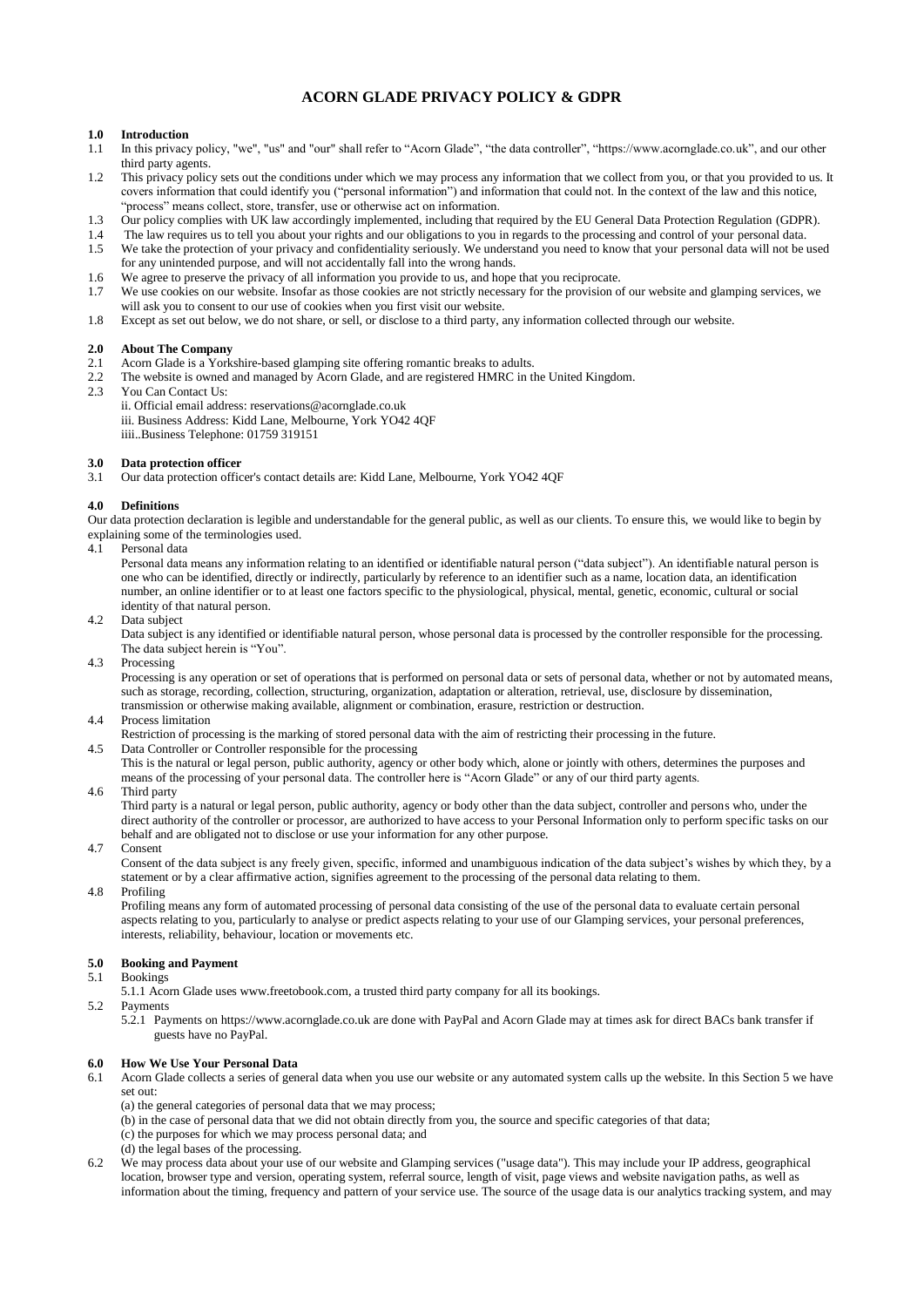be processed for the purposes of analyzing the use of our Website and Glamping services. The legal basis for this processing is our legitimate interests in monitoring and improving our website and services.

- 6.3 We may process your account data ("account data"). This may include your name and email address. The source of the account data shall be you and may be processed for the purposes of operating our website, providing our Glamping services, ensuring the security of our website and services, maintaining back-ups of our databases and communicating with you. The legal basis for this processing is our legitimate interests in the proper administration of our website and glamping services and the performance of a contract between you and us and/or taking steps, at your request, to enter into such a contract.
- 6.4 We may process your information included in your personal profile on our website ("profile data"). The profile data may include your name, address, telephone number, email address, date of birth, gender, relationship status, interests and hobbies. The profile data may be processed for the purposes of enabling and monitoring your use of our website and Glamping services. The legal basis for this processing is our legitimate interests, which is the proper administration of our website and Glamping business and the performance of a contract between you and us and/or taking steps, at you request, to enter into such a contract.
- 6.5 We may process your personal data that are provided in the course of the use of our services ("service data"). The source of the service data is you, and the service data may be processed for the purposes of operating our website, providing our Glamping and tour services, ensuring the security of our Website and services, maintaining back-ups of our databases and communicating with you. The legal basis for this processing is our legitimate interests, which is the proper administration of our website and business.
- 6.6 We may process information contained in any enquiry you submit to us regarding our glamping services ("enquiry data"). The enquiry data include your email and may be processed for the purposes of offering, marketing and selling relevant services to you.
- 6.7 We may process information relating to our customer relationships, including customer contact information ("customer relationship data"). The customer relationship data may include your name, location, your contact details and information contained in communications between us and you. The source of the customer relationship data is you, and the data may be processed for the purposes of managing our relationships with you, communicating with you, keeping records of those communications and promoting our services to other clients. The legal basis for this processing is our legitimate interests, which include the proper management of our customer relationships.
- 6.8 We may process information that you provide to us for the purpose of subscribing to our email notifications and/or newsletters ("notification data"). The notification data may be processed for the purposes of sending you relevant notifications and/or newsletters. The legal basis for this processing is the performance of a contract between you and us and/or taking steps, at your request, to enter into such a contract.
- 6.9 We may process information contained in or relating to any communication that you send to us ("correspondence data"). The correspondence data may include the communication content and metadata associated with the communication. Our website will generate the metadata associated with communications made using the website contact forms. The correspondence data may be processed for the purposes of communicating with you and record-keeping. The legal basis for this processing is our legitimate interests, namely the proper administration of our website and business and communications with you.
- 6.10 We may process any of your personal data identified in this policy where necessary for the establishment, exercise or defence of legal claims, whether in court proceedings or in an administrative or out-of-court procedure. The legal basis for this processing is our legitimate interests, namely the protection and assertion of our legal rights, your legal rights and the legal rights of others.
- 6.11 We may process any of your personal data identified in this policy where necessary for the purposes of obtaining or maintaining insurance coverage, managing risks, or obtaining professional advice. The legal basis for this processing is our legitimate interests, namely the proper protection of our business against risks.
- 6.12 In addition to the specific purposes for which we may process your personal data set out in this Section 5, we may also process any of your personal data where such processing is necessary for compliance with a legal obligation to which we are subject, or in order to protect your vital interests or the interests of other data subjects.
- 6.13 Please do not provide any other person's personal data to us, unless we prompt you to do so.

## **NOTE: WE MAY STORE DATA FOR MAILSHOT PURPOSES.**

## **7.0 Information Disclosure**<br>**7.1** Acorn Glade may disclos

- Acorn Glade may disclose your personal information to our third part data controller agents insofar as reasonably necessary for the purposes, and on the legal bases, set out in this policy.
- 7.2 We may disclose your personal data to our insurers and/or professional advisers insofar as reasonably necessary for the purposes of obtaining or maintaining insurance coverage, managing risks, obtaining professional advice, or the establishment, exercise or defence of legal claims, whether in court proceedings or in an administrative or out-of-court procedure.
- 7.3 Financial transactions relating to our glamping services are handled by our payment services provider, PayPal. We will share transaction data with our payment services providers only to the extent necessary for the purposes of processing your payments, refunding such payments and dealing with complaints and queries relating to such payments and refunds. Likewise, we do export our PayPal data annually for our annual accounting reports. You can find information about our payment services providers' privacy policies and practices at https://www.paypal.com/privacy-policy.
- 7.4 We may disclose your enquiry data to one or more of the third party providers of services identified on our website for the purpose of enabling them to contact you to be able to offer you relevant services. Such third party will act as a data controller in relation to the enquiry data that we supply to it; and upon contacting you, such third party will supply to you a copy of its own privacy policy, which will govern that third party's use of your personal data.
- 7.5 In addition to the specific disclosures of personal data set out in this Section 6, we may disclose your personal data where such disclosure is necessary for compliance with a legal obligation to which we are subject, or in order to protect your vital interests or the interests of another natural person. We may also disclose your personal data where such disclosure is necessary for the establishment, exercise or defence of legal claims, whether in court proceedings or in an administrative or out-of-court procedure.

## **8.0 Routine removal and blocking of personal data**

- 8.1 The data controller shall process and store your personal data only for the period necessary to achieve the purpose of storage or as far as this is granted by the European legislator or other legislators in laws or regulations to which we or our agent is subject to;
- 8.2 If the storage purpose is not applicable, or if a storage period prescribed by the European legislator or another competent legislator expires, the personal data are routinely blocked or erased in accordance with legal requirements.

## **9.0 International Transfers of Your Personal Data**

- 9.1 In this Section 8, we provide information about the circumstances in which your personal data may be transferred to countries outside the European Economic Area (EEA).
- 9.2 Acorn Glade has an office in the United Kingdom only. The European Commission has made an "adequacy decision" with respect to the data protection laws of each of these countries.
- 9.3 The hosting facilities for our website are situated in the United States.
- 9.4 You acknowledge that personal data that you submit for publication through our Website or Services may be available, via the internet, around the world. We cannot prevent the use (or misuse) of such personal data by others.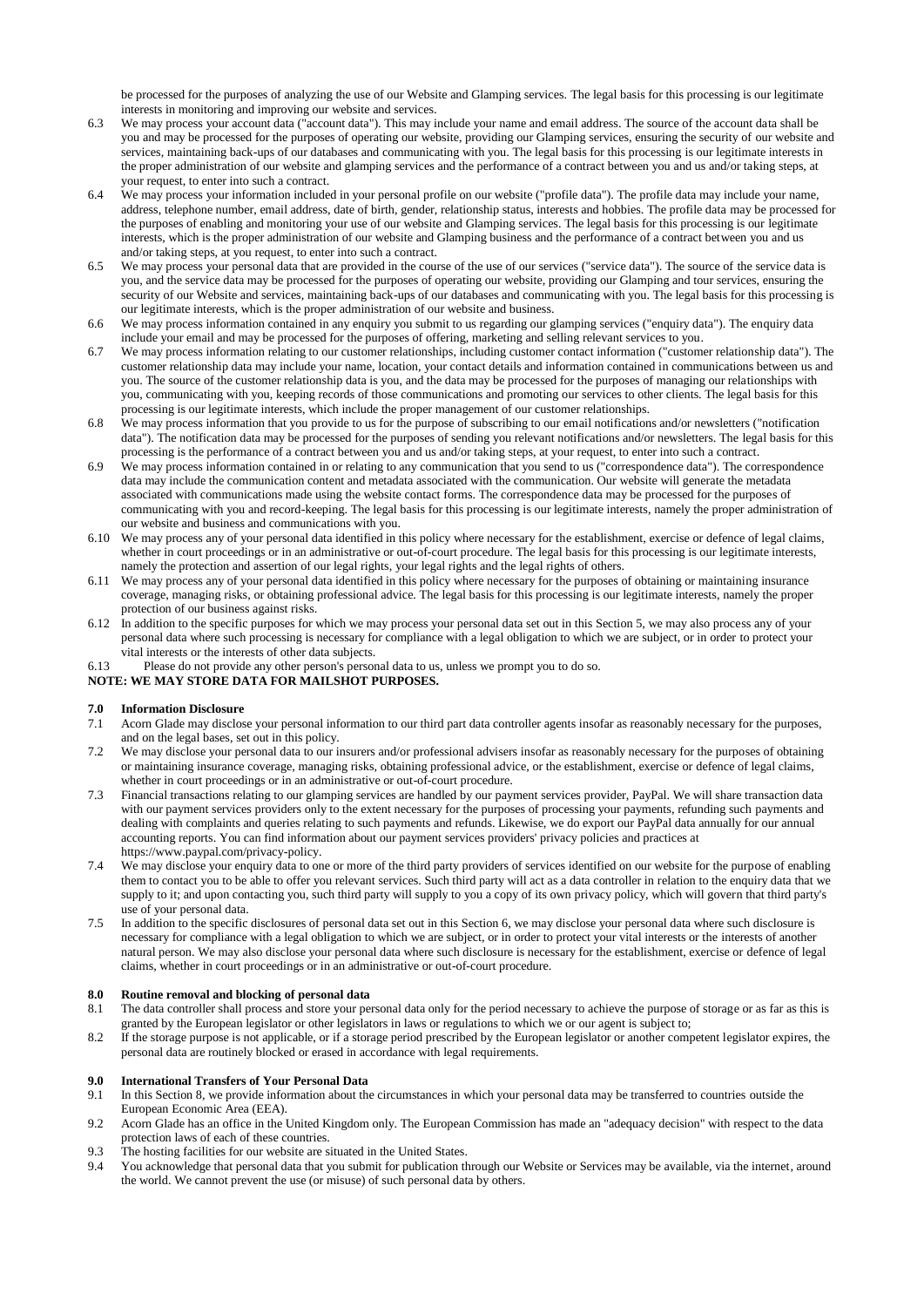# **10.0 Third Party Data Processors**

- We use a number of carefully chosen third parties to capture demographics of our website usage. They include Google Analytics, Bing and one.com.
- 10.2 These third parties agree and comply with the EU GDPR policy.

## **11.0 Other channel Managers**

- 11.1 We use TripAdvisor Trip Connect and Booking.com as preferred channel managers and they may store credit card details.
- 11.2 TripAdvisor and Booking.com are bounded by the EU GDPR policy not to use the information other than it is stated in this policy.

## **12.0 Your Rights**

## 12.1 Right of confirmation

You have the right granted by the European legislator to obtain from Us, the controller or our third party agent, the confirmation as to whether or not the personal data concerning you are being processed. If you wish to avail yourself of this right of confirmation, you may, at any time, contact our Data Protection Officer or another employee of the controller.

## 12.2 Right of access

- 12.2.1 You shall have the right granted by the European legislator to obtain from Us, the controller free information about your personal data stored at any time and a copy of this information. The European directives and regulations grant you access to the following information:
	- ii. the purposes of the processing;
	- iii. the categories of personal data concerned;
	- iiii.the recipients or categories of recipients to whom the personal data have been or will be disclosed, in particular recipients in third countries or international organizations;
	- iiv. where possible, the envisaged period for which the personal data will be stored, or, if not possible, the criteria used to determine that period;
	- x. .the existence of the right to request from the controller rectification or erasure of personal data, or restriction of processing of personal data concerning the data subject, or to object to such processing;
	- vi. the existence of the right to lodge a complaint with a supervisory authority;
	- vii. where the personal data are not collected from the data subject, any available information as to their source;
	- viii. the existence of automated decision-making, including profiling, referred to in Article 15 of the GDPR and, at least in those cases, meaningful information about the logic involved, as well as the significance and envisaged consequences of such processing for the data subject.
- 12.2.2 If you wish to avail yourself of this right of access, you may at any time contact our Data Protection Officer or any assigned employee of the controller.

## 12.3 Right To Rectification

- The right to rectification is set out in Article 16 of the GDPR.
- 12.3.1 You shall have the right granted by the European legislator to obtain from Us, the controller without undue delay, the rectification of inaccurate personal data concerning you. Taking into account the purposes of the processing, you shall have the right to have incomplete personal data completed, including by means of providing a supplementary statement.
- 12.3.2 If you wish to exercise this right to rectification, you may, at any time, contact our Data Protection Officer or any assigned employee of the controller.
- 12.4 Right to Erasure
	- 12.4.1 You shall have the right granted by the European legislator to obtain from Us, the controller the erasure of personal data concerning you without undue delay, and we shall have the obligation to erase personal data without undue delay where one of the following grounds applies, as long as the processing is not necessary:
		- ii. The personal data are no longer necessary in relation to the purposes for which they were collected or otherwise processed;
		- iii. You withdraw consent to which the processing is based according to point (a) of Article 6(1) of the GDPR, or point (a) of Article 9(2) of the GDPR, and where there is no other legal ground for the processing;
		- iiii. You object to the processing pursuant to Article  $21(1)$  of the GDPR and there are no overriding legitimate grounds for the processing, or the data subject objects to the processing pursuant to Article 21(2) of the GDPR.
		- iiv. The personal data have been unlawfully processed; and
		- v. The personal data have been collected in relation to the offer of information society services referred to in Article 8(1) of the GDPR.
	- 12.4.2 If one of the aforementioned reasons applies, and you wish to request the erasure of personal data stored by Acorn Glade, you may at any time contact our Data Protection Officer or third party agent. The Data Protection Officer of Acorn Glade or a third party controller shall promptly ensure that the erasure request is complied with immediately.
	- 12.4.3 Where we have made personal data public and is obliged pursuant to Article 17(1) to erase the personal data, we, taking account of available technology and the cost of implementation, shall take reasonable steps, including technical measures, to inform our agents processing the personal data that you have requested erasure by such agents of any links to, or copy or replication of, those personal data, as far as processing is not required. The Data Protection Officer of Acorn Glade or our agents will arrange the necessary measures in individual cases.

#### 12.5 Right to object to processing

- 12.5.1 You shall have the right granted by the European legislator to obtain from Us, the controller restriction of processing where one of the following applies:
	- ii. The accuracy of the personal data is contested by you, for a period enabling Us to verify the accuracy of the personal data.
	- iii. The processing is unlawful and you oppose the erasure of the personal data and request instead for the restriction of their use.
	- iii. We no longer need the personal data for the purposes of the processing, but are required by you for the establishment, exercise or defense of legal claims.
	- iiii. You have objected to processing pursuant to Article 21(1) of the GDPR pending the verification whether the legitimate grounds of the controller override those of the data subject. This must be notified to data subjects under Articles 21(4), 13(2)(b) and  $14(2)(c)$
- 12.5.2 If one of the aforementioned conditions is met, and you wish to request the restriction of the processing of personal data stored by Acorn Glade, you may at any time contact our Data Protection Officer or our third party agents. Our Data Protection Officer or third party agents will arrange the restriction of the processing.
- 12.6 Right to data portability
	- 12.6.1 You shall have the right granted by the European legislator, to receive the personal data concerning you, which was provided to Us, in a structured, commonly used and machine-readable format. You shall have the right to transmit those data to another controller without hindrance from the controller to which the personal data have been provided, as long as the processing is based on consent pursuant to point (a) of Article 13(2)(b) of the GDPR or point (a) of Article 9(2) of the GDPR, or on a contract pursuant to point (b) of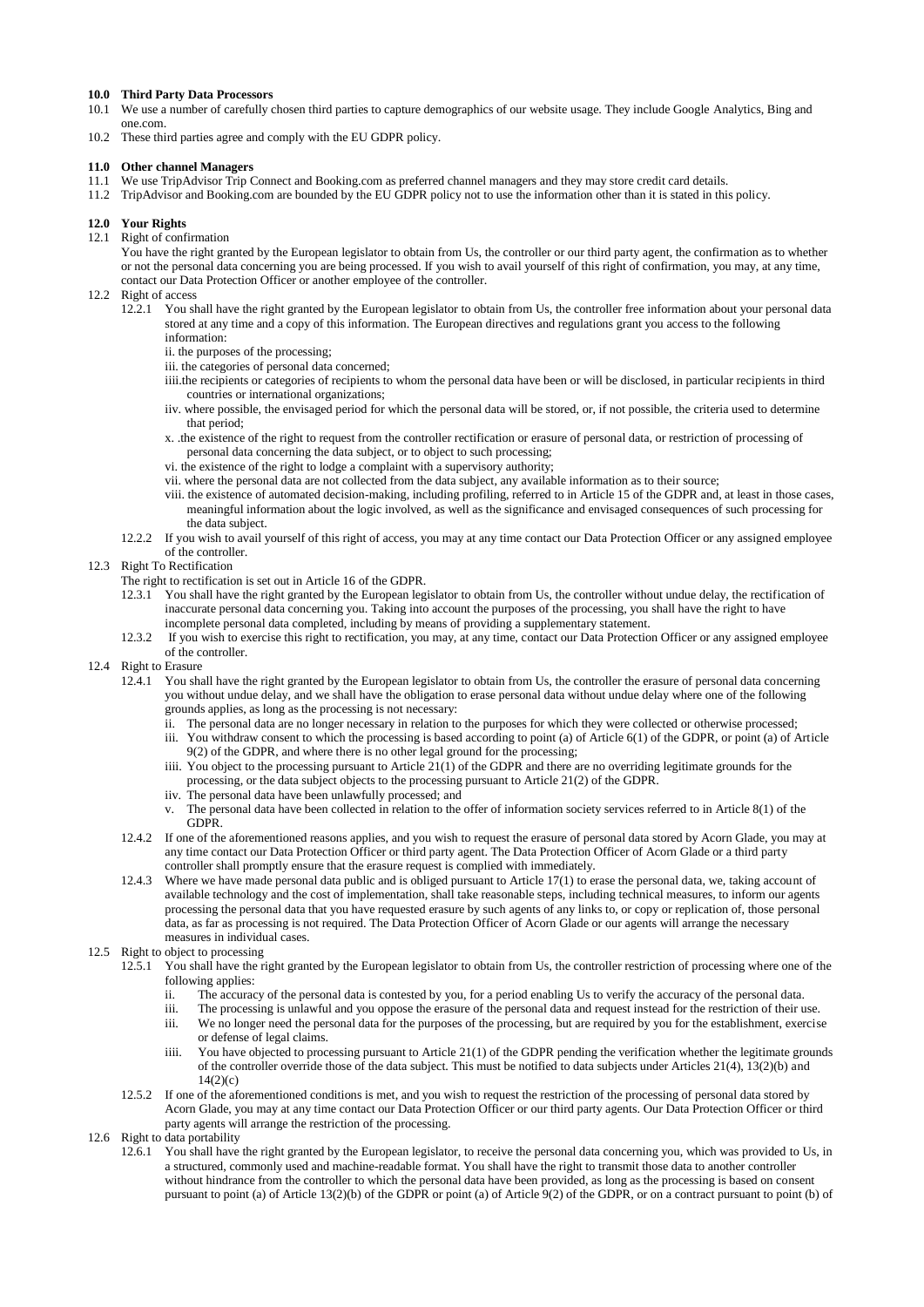Article 6(1) of the GDPR, and the processing is carried out by automated means, as long as the processing is not necessary for the performance of a task carried out in the public interest or in the exercise of official authority vested in the controller.

- 12.6.2 In exercising your right to data portability pursuant to Article 20(1) of the GDPR, you shall have the right to have your personal data transmitted directly from one controller to another, where technically feasible and when doing so does not adversely affect the rights and freedoms of others.
- 12.6.3 To assert the right to data portability, you may at any time contact Us or the Data Protection Officer designated by Acorn Glade.
- 12.7 Right to object
	- 12.7.1 You shall have the right granted by the European legislator to object, on grounds relating to your particular situation, at any time, to processing of personal data concerning you, which is based on point (e) or (f) of Article 6(1) of the GDPR. This also applies to profiling based on these provisions.
	- 12.7.2 Acorn Glade shall no longer process the personal data in the event of the objection, unless we can demonstrate compelling legitimate grounds for the processing which override the interests, rights and freedoms of the data subject, or for the establishment, exercise or defence of legal claims.
	- 12.7.3 If Acorn Glade processes your personal data for direct marketing purposes, you shall have the right to object at any time to processing of your personal data for such marketing. This applies to profiling to the extent that it is related to such direct marketing. If you object to Acorn Glade to the processing for direct marketing purposes, Acorn Glade will no longer process the personal data for these purposes.
	- 12.7.4 You have the right, on grounds relating to your particular situation, to object to processing of personal data concerning you by Acorn Glade for research purposes, or for statistical purposes pursuant to Article 89(1) of the GDPR, unless the processing is necessary for the performance of a task carried out for reasons of public interest.
- 12.8 Automated individual decision-making, plus profiling
	- 12.8.1 You shall have the right granted by the European legislator not to be subject to a decision based solely on automated processing, including profiling, which produces legal effects concerning you, or similarly significantly affects you, as long as the decision is not: i. necessary for entering into, or the performance of, a contract between you and Us;
		- ii. authorized by Union or Member State law to which we are subject and which also lays down suitable measures to safeguard your rights and freedoms and legitimate interests; or
		- iii. Based on the data subject's explicit consent.
		- If the decision is:
		- ii. necessary for entering into, or the performance of, a contract between you and Us; or
		- ii. based on the data subject's explicit consent,
	- 12.8.2 Acorn Glade shall implement suitable measures to safeguard your rights and freedoms and legitimate interests, at least the right to obtain human intervention on our part, to express your viewpoint and contest the decision.
	- 12.8.3 If you wish to exercise the rights concerning automated individual decision-making, you may at any time directly contact Acorn Glade or any of our Data Protection Agents.

## 12.9 Right to withdraw consent

- 12.9.1 You shall have the right granted by the European legislator to withdraw your consent to processing of your personal data at any time. 12.9.2 If you wish to exercise the right to withdraw the consent, you may at any time directly contact Acorn Glade or any of our Data
- Protection Agents.

## **13.0 Legal basis for the processing**

- 13.1 Art. 6(1) lit. (a) GDPR serves as the legal basis for processing operations for which we obtain consent for a specific processing purpose.
- 13.2 If the processing of personal data is necessary for the performance of a contract to which you are a party, as is the case, for example, when processing operations are necessary for providing our glamping services, the processing is based on Article 6(1) lit. (b) GDPR. The same applies to such processing operations which are necessary for carrying out pre-contractual measures, for example in the case of inquiries about our glamping and tour services.
- 13.3 If our company is subject to a legal obligation by which processing of personal data is required, such as for the fulfillment of tax obligations, the processing will be based on Art. 6(1) lit. (c) GDPR. In exceptional cases, the processing of personal data may be necessary to protect your vital interests.
- 13.4 Finally, processing operations could be based on Article 6(1) lit. f GDPR. This legal basis is used for processing operations which are not covered by any of the abovementioned legal grounds, if processing is necessary for the purposes of the legitimate interests pursued by our company or by a third party, except where such interests are overridden by your interests or fundamental rights and freedoms which require protection of personal data. Such processing operations are particularly permissible because they have been specifically mentioned by the European legislator.

## **14.0 The legitimate interests pursued by the controller or by a third party**

14.1 Where the processing of personal data is based on Article 6(1) lit. f GDPR our legitimate interest is to carry out our business in favor of the well-being of all our coaches.

## **15.0 Children's Online Privacy Protection Act Compliance**

15.1 Acorn Glade is an adult only glamping side and do not knowingly or unknowingly collect any information from anyone under 18 years of age. This is in compliance with the Children's Online Privacy Protection Act (COPPA).

### **16.0 Statutory retention period**

16.1 The criteria used to determine the period of storage of your personal data is the respective statutory retention period. After expiration of that period, the corresponding data is routinely deleted, as long as it is no longer necessary for the fulfillment of the contract or the initiation of a contract.

## **17.0 Retargeting**

17.1 As you browse our website, we may place advertising cookies on your computer so that we can understand what you are interested in. The display advertising partner, then enable us to present you with retargeting advertising on other sites based on your previous interaction with our website. The techniques our partners employ do not collect personal information such as your name, email address, postal address or telephone number.

## NO GUARANTEES

17.2 While this Privacy Policy states our standards for maintenance of Data and we will make efforts to meet them, we are not in a position to guarantee these standards. There may be factors beyond our control that may result in disclosure of data. As a consequence, we disclaim any warranties or representations relating to maintenance or nondisclosure of Data.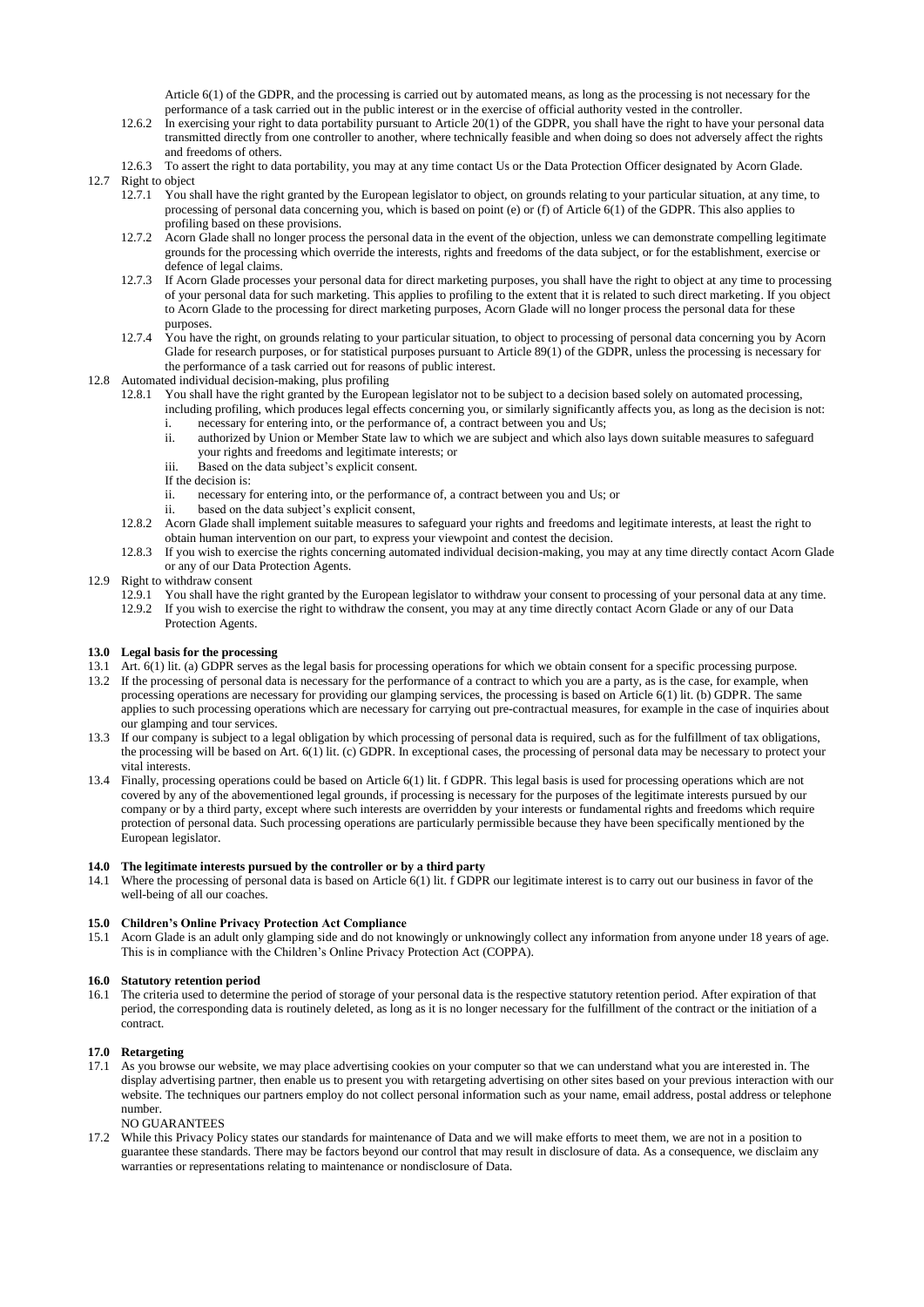## **18.0 Security**

- 18.1 We are committed to ensuring that your information is secure. In order to prevent unauthorized access or disclosure, your personal data is held on trusted and secure third party cloud based systems. However, the only data we may hold locally is the contents of emails sent to us regarding booking enquiries or downloaded xls files from our payment service provider for end of financial year accounting purposes.
- 18.2 Aside from data security, we also provide visitors with securities by installing CCTV camera systems on the car park area. The recordings are captured on a loop over a 28 day period.

## **19.0 Links to other websites**

19.1 Our website may contain links to other websites of interest. However, once you have used these links to leave our site, you should note that we do not have any control over that other website. Therefore, we cannot be responsible for the protection and privacy of any information which you provide while visiting such sites and such sites are not governed by this privacy statement. You should exercise caution and look at the privacy statement applicable to the website in question.

## **20.0 Controlling your personal information**

- 20.1 You may choose to restrict the collection or use of your personal information in the following ways:
	- i. whenever you are asked to fill a form on our website, look for the box that you can click to indicate that you do not want the information to be used by anybody for direct marketing purposes;
	- ii. if you have previously agreed to us using your personal information for direct marketing purposes, you may change your mind at any time by writing to or emailing us at admin@acornglae.co.uk
- 20.2 Acorn Glade promises not to sell, distribute or lease your personal information to third parties unless we have your permission or are required by law to do so. We may use your personal information to send you promotional information about third parties which we think you may find interesting if you tell us that you wish this to happen.
- 20.3 If you believe that any information we are holding about you is incorrect or incomplete, please write to or email us as soon as possible at the above address. We will promptly correct any information found to be incorrect.

## **21.0 Social Media Presence**

## 21.1 Twitter

- 21.1.1 Our website uses Twitter button.
- 21.1. 2 This button is offered by Twitter Inc., 795 Folsom St., Suite 600, San Francisco, CA 94107, USA and are identifiable by terms such as "Twitter" or "Follow", combined with a stylized blue bird. With the help of the button(s), it is possible to share a post or deal page on Twitter and also follow the provider.
- 21.3 When you access our website through this online presence, your browser creates a direct link with the Twitter server. The content of the Twitter button is then transferred directly from Twitter to your user's browser. Hence, we have no influence over the amount of data collected by Twitter with the help of this plugin and inform the user about this to their knowledge. After using the plug-in, only the URL of the respective website that the button leads to is transmitted with your IP address which is not used for any other purpose. Further information, read Twitter's data protection declaration: http://twitter.com/privacy.

## 21.2 Facebook & Instagram

- 21.2.1 Our website uses the social plug-ins ("plug-ins") of the social network facebook.com, run by Facebook Inc., 1601 S. California Ave, Palo Alto, CA 94304, USA ("Facebook").
- 21.2.2 The plug-ins is identified by one of the Facebook logos (a white "f" on a blue tile or a "thumbs up" sign) or is additionally marked with "Facebook Social Plug-in".
- 21.2.3 The list and appearance of all Facebook Social Plug-ins can be viewed here: https://developers.facebook.com/docs/plugins/.
- 21.2.4 When you access our website through this social media plug-in, your browser creates a direct link to the Facebook servers. The content of the plug-in is transferred directly from Facebook to your browser and from there, integrated into the website. Hence, we have no influence over the amount of data Facebook collects with the help of plug-ins and therefore informs you about this.
- 21.2.5 Through this plug-in integration, Facebook receives the information that you have accessed the corresponding deal page. If you are logged into Facebook, then Facebook can attribute the visit to your Facebook account.
- 21.2.6 When you interact with the plug-ins, for example, by clicking the 'like' button or leaving a comment, the corresponding information from your browser is transferred directly to Facebook and stored there.
- 21.2.7 If you are not a member of Facebook, there is, however, the possibility that Facebook may be able to view and save your IP address. According to Facebook, only an anonymous IP address is stored.
- 21.2.8 The purpose and scope of the data collected by Facebook, information about the further processing and use of the data, as well as your rights regarding this and about the settings for the protection of user privacy, can be found in Facebook's privacy statement: https://www.facebook.com/about/privacy/.
- 21.2.9 If you are a member of Facebook and does not want Facebook to collect information about your interaction with our website and to link it with your data stored on Facebook, you must first log out of Facebook before accessing the website.

## **22.0 Google Analytics**

- 22.1 Our website uses Google Analytics, a web analysis service of Google Inc. ("Google"). Google Analytics uses so-called "cookies": text files, which are saved on the users' computer and allow the usage of the website to be analyzed. The information generated by the cookies about the usage of this website is usually transferred to a Google server in the USA and stored there.
- 22.2 In the event that IP anonymization is activated on this website, the IP address of the Google users from within the European Union or any other member state of the European Economic Area will be shortened beforehand. Only in exceptional cases will the full IP address be transferred to a server in the USA and then shortened there.
- 22.3 On behalf of the operator of this website, Google uses this information to interpret the usage of the website, to compile reports about the website activity and furthermore, to produce similar services that are associated with the usage of the website and the internet for the website owners.
- 22.4 The IP address transferred by your browser to Google Analytics is not merged with any other Google data. Users can prevent the storage of cookies by changing their browser settings accordingly, however by doing so, the user, in this case, may not be able to fully use all the features of the website. Furthermore, users may prevent Google from collecting as well as processing the data produced by cookies and information about their usage of the website (including their IP address) by downloading and installing the following link for the browser-plugin: http://tools.google.com/dlpage/gaoptout?hl=de.
- 22.5 As an alternative to the browser add-on or while browsing using a mobile device, please click this link to prevent Google Analytics collecting data while on this website in future. With that, an opt-out cookie is stored on your device. If you delete your cookies, you must click the link again.

## **23.0 CCTV & Telephony Data**

23.1 To ensure the smooth and safe running of Acorn Glade, certain areas are fitted with CCTV cameras. This is intended to help us maintain guest safety and for crime prevention purposes. CCTV cameras are visible in the designated areas with clearly marked signage. Our CCTV system